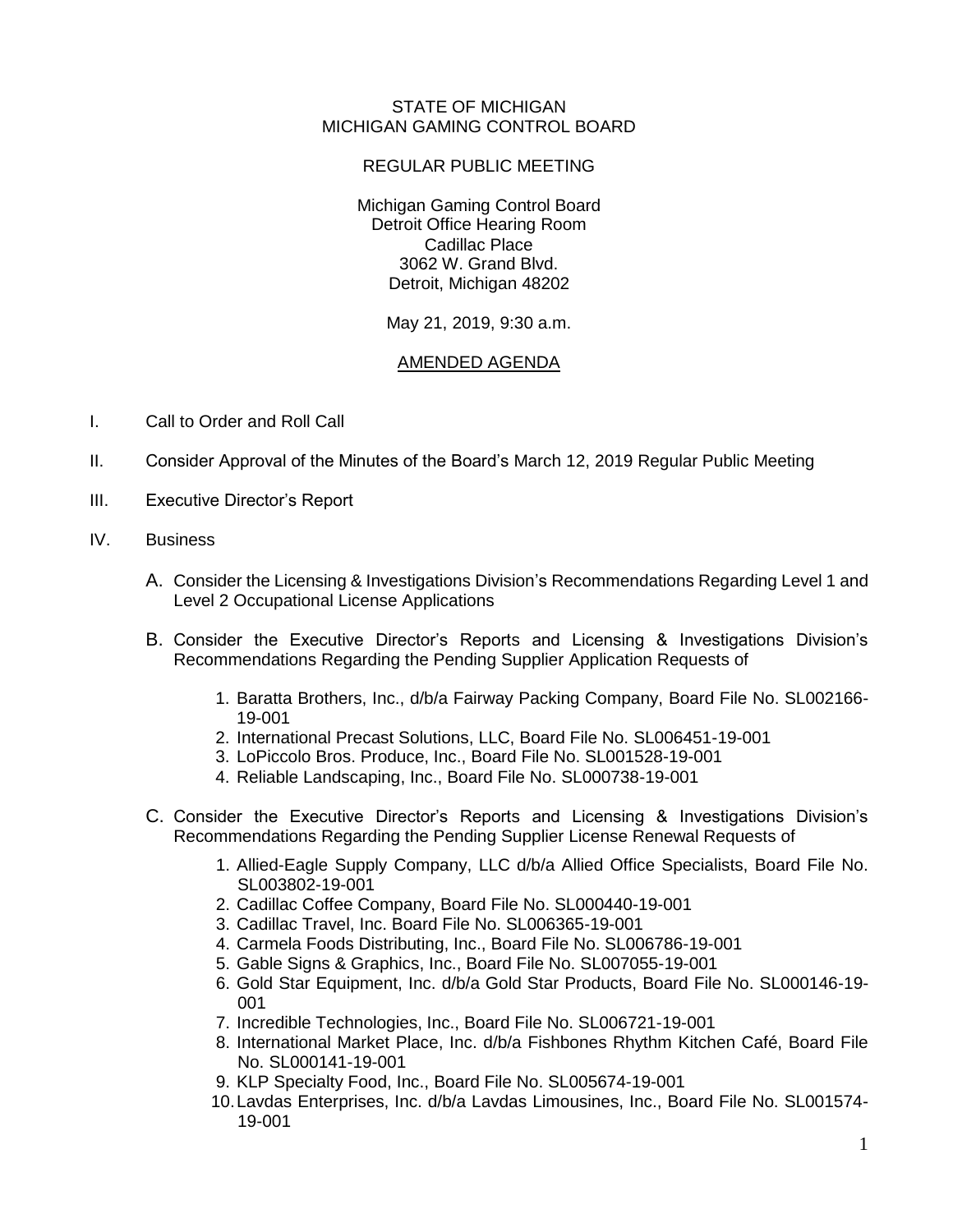- 11.Masque Publishing, Inc., Board File No. SL002231-19-001
- 12.Mercury Fulfillment Systems, Inc. d/b/a Mercury Promotions & Fulfillment, Board File No. SL005963-19-001
- 13.MRP Supply, Inc., Board File No. SL005958-19-001
- 14.Perfect Cleaners of Detroit, Inc., Board File No. SL001729-19-001
- 15.Renaissance Man Food Services, Inc., Board File No. SL004299-19-001
- 16.Tier One Marketing, LLC, Board File No. SL005584-19-001
- 17.Tom Maceri and Son, Inc., Board File No. SL000234-19-001
- D. Consider the Licensing & Investigations Division's Recommendation Regarding Suitability of New Key Person of Casino Licensee MGM Grand Detroit, LLC d/b/a MGM Grand Detroit Casino
	- 1. Paul Jude Salem, Board File No. MGM-2019-01
- E. Consider the Casino Audit & Enforcement Division's Recommendation Regarding the Acknowledgment of Violation of Supplier Licensee
	- 1. Bally Gaming, Inc. d/b/a Bally Technology, Board File No. SDA-2019-2
- F. Consider the Licensing & Investigations Division's Recommendation Regarding the Acknowledgments of Violation of Supplier Licensees
	- 1. Halifax Security, Inc. d/b/a North American Video, Board File No. SCC-2019-02
	- 2. Konami Gaming, Inc., Board File No. SCC-2019-01
- G. Consider the Licensing & Investigations Division's Recommendation Regarding the Pending Transfer of Interest of
	- 1. Halifax Security, Inc., Board File No. SL005262-19-001
- H. Consider the Licensing & Investigations Division's Recommendations Regard the Pending Supplier License Renewal Requests of
	- 1. Halifax Security, Inc. d/b/a North American Video, Board File No. SL005262-19-002
	- 2. Konami Gaming, Inc., Board File No. SL001249-19-001
	- 3. Bally Gaming, Inc. d/b/a Bally Technologies with New Key Persons Barry Laine Cottle and Kneeland Conner Youngblood, Board File No. SL000003-19-001
- I. Consider the Licensing & Investigations Division's Recommendations Regarding the Pending Withdrawal Requests of
	- 1. Gaming Partners International USA, Inc. d/b/a GPI USA, Board File No. SL000201- 19-002
	- 2. Link Solutions Group, LLC d/b/a Link Solutions, Board File No. SL007228-19-002
- J. Consider the Licensing & Investigations Division's Recommendation Regarding Occupational Licensee Proposals for Decision of
	- 1. Osagie Osazuwa, Board File No. ODA-2018-25
	- 2. Dreanna Lively, Board File No. ODA-2019-04